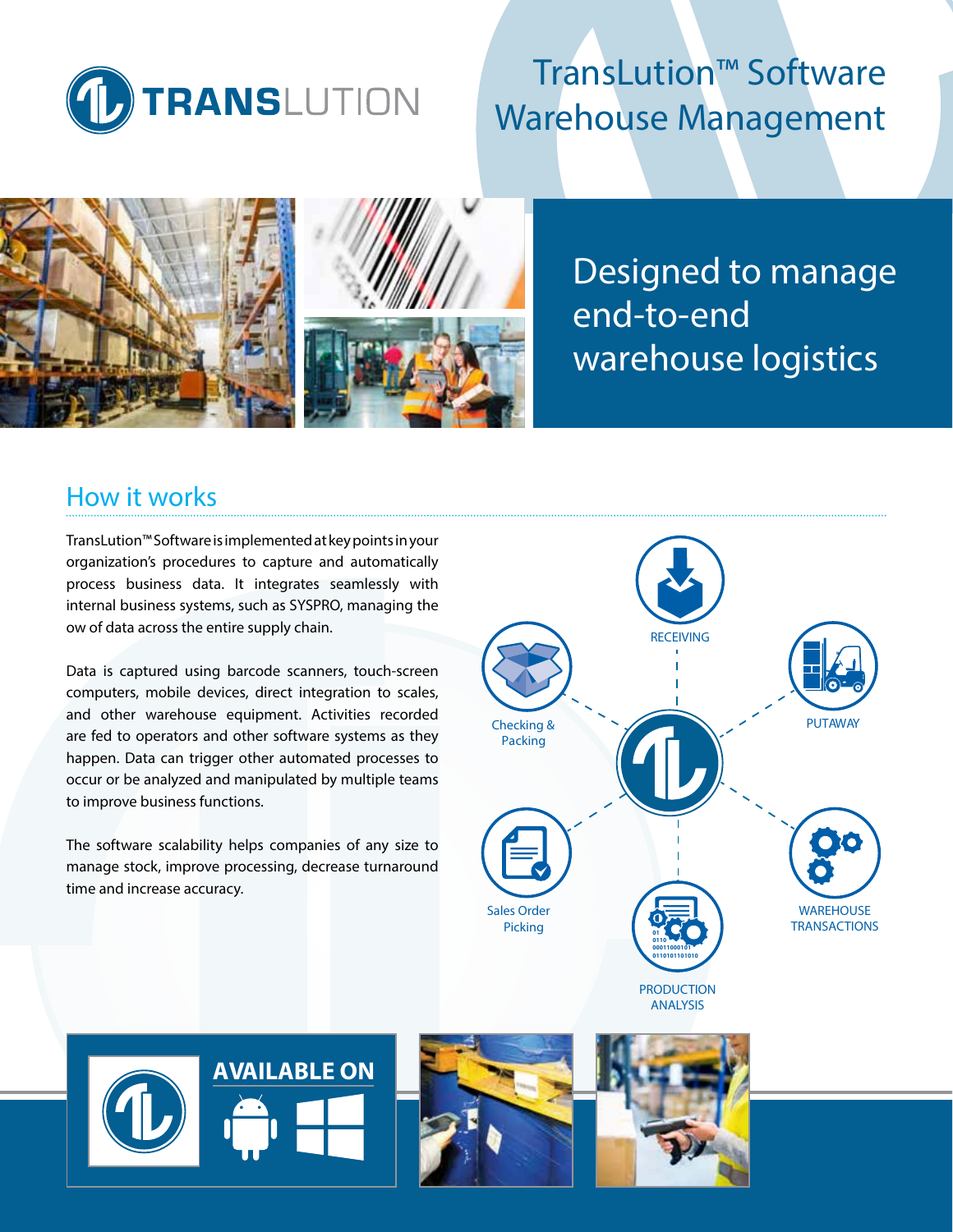

# AVAILABLE MODULES

## Receiving

Often items are delivered without barcode labels attached. TransLution<sup>™</sup> allow users to print all the labels for a specific purchase order in one easy step. Then, using simple interface devices, users can scan the barcodes of all items received. Supervisors have the option to review the data which is then relayed in real-time to SYSPRO for a GRN to be created. While scanning, the system validates the items and quantities against the purchase order.





### Put-away

The TransLution™ Put-away module can manage product put-away using put-away rules. The system allows for fully directed put-away where the user must scan the system-directed target bin, or partially directed or undirected put-away. Integrating with SYSPRO, TransLution™ can speed up and improve the accuracy of put-away.

## Warehouse Transactions

The TransLution™ Warehouse Transactions module seamlessly manages and tracks the following warehouse transactions:

- Bin/Warehouse Transfers
- Put goods into and out of Transit
- Replenishment
- Cycle Count
- Stock Take

The processing of each transaction can be automated and improved using this module. TransLution™ automatically handles various possible complexities of a given site. For example, only if an item is serialized or lot traceable will the user be asked to enter the serial number or lot number. Or, if the item barcode contains multiple elements such as an item code, a lot number or a quantity, the system will extract the data automatically meaning the operator is only required to scan one barcode. Also, all of these transactions are posted directly to SYSPRO.





## Sales Order Picking

The TransLution™ Sales Order Picking module allows for single, batch and wave picking. In smaller warehouses, picking individual orders works well. However, in warehouses with high volumes it is often necessary to pick groups of orders together to improve efficiency.

When an order is ready to be picked, TransLution™ creates and prints a picking slip from the sales order. Users can then scan the sales order for picking which creates a dispatch note. As each line is scanned and picked, it is added to the dispatch note.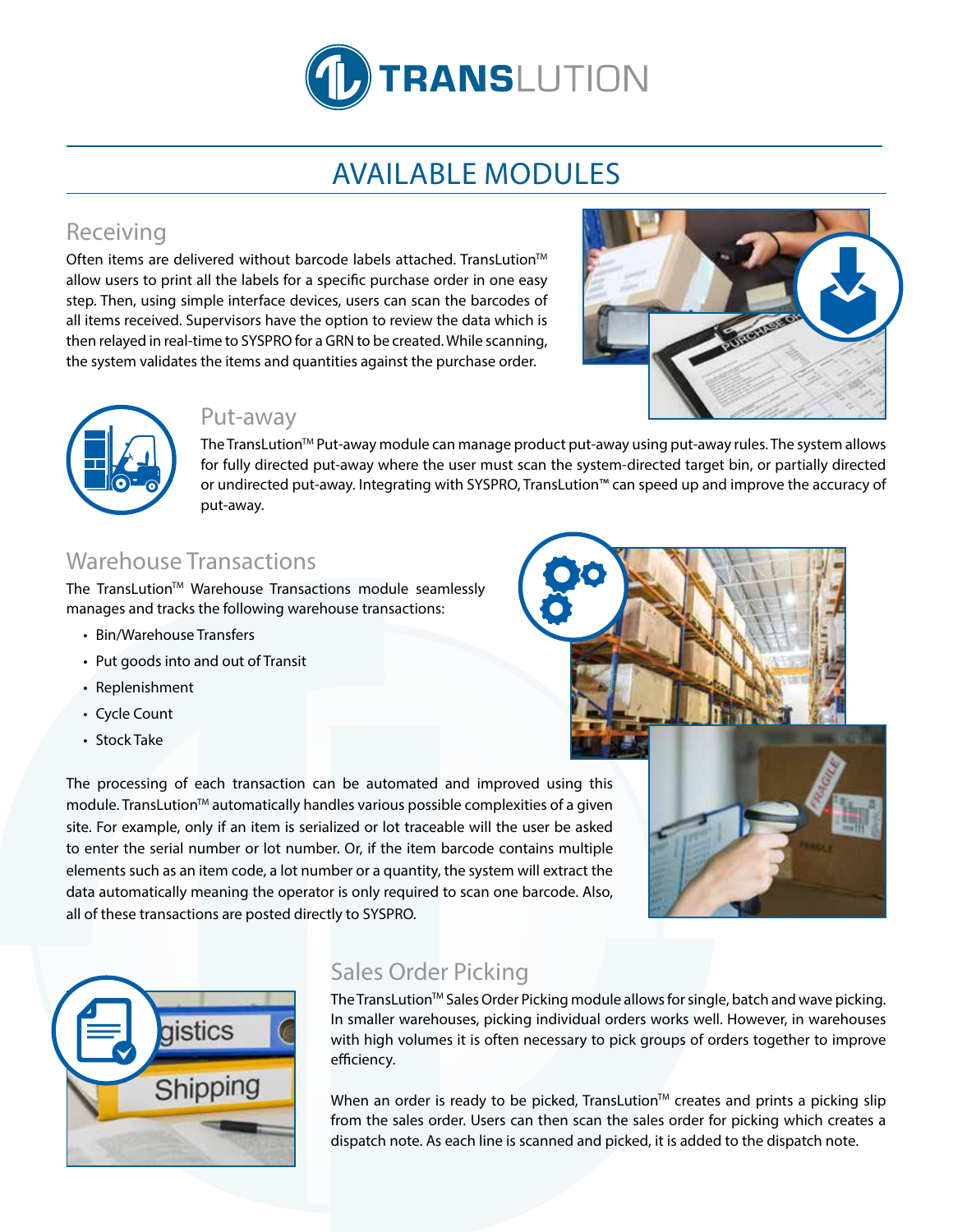

## Checking & Packing

The TransLution™ Checking & Packing module is wellsuited to packing both small and large quantities quickly and accurately. Users scans each item as it is packed and the system quickly and automatically checks that it is the correct item for the order. Weight and measurements of packed parcels are posted directly to SYSPRO.





## Data Analysis

TransLution™ Software is operations-focused and driven from bottom to top, starting with the collection of data at the source. Real-time data can be presented directly to the warehouse users in an easy to understand, actionable format.

In a warehouse, the ability to measure such things as picker efficacy or accuracy of delivered purchase orders supports operators in continuously improving business processes.

# KEY FEATURES

#### **Tracking**

Track stock and other business data automatically with a simple interface. Resolve your warehousing problems immediately with real-time access to the data at each stage in the production process.

#### SYSPRO Integration

Integrate seamlessly with internal business systems such SYSPRO.

### **Scalability**

Scale to support hundreds of devices and thousands of transactions per hour.

### Advanced Data Analysis & Reporting

Ensure consistent quality standards and keep welldocumented reports using real-time recording of data across the warehouse. TransLution™ can be customised to present reports in multiple ways, allowing in-depth review and analysis.

#### User Customisation

The system can be congured and set up to integrate with existing processes and system. Installers are also available to assist with customization.

### User Levels and Simple Interface

#### **Benefits**

- Realtime data and integration with SYSPRO
- Automate processes to increase prots
- Increase order ll rates
- Improve lead times
- Simplify receiving and management of stock
- Simplify stock-take
- Simplify checking and packing processes
- Integrate internal and third-party software systems
- Control stock and manage stock loss
- See a dramatic reduction in errors
- Reduce mis-shipments
- Eectively manage and improve the quality of your products and services
- Have trackable data available across your entire enterprise.
- No duplicated data
- Improved visibility across the warehouse